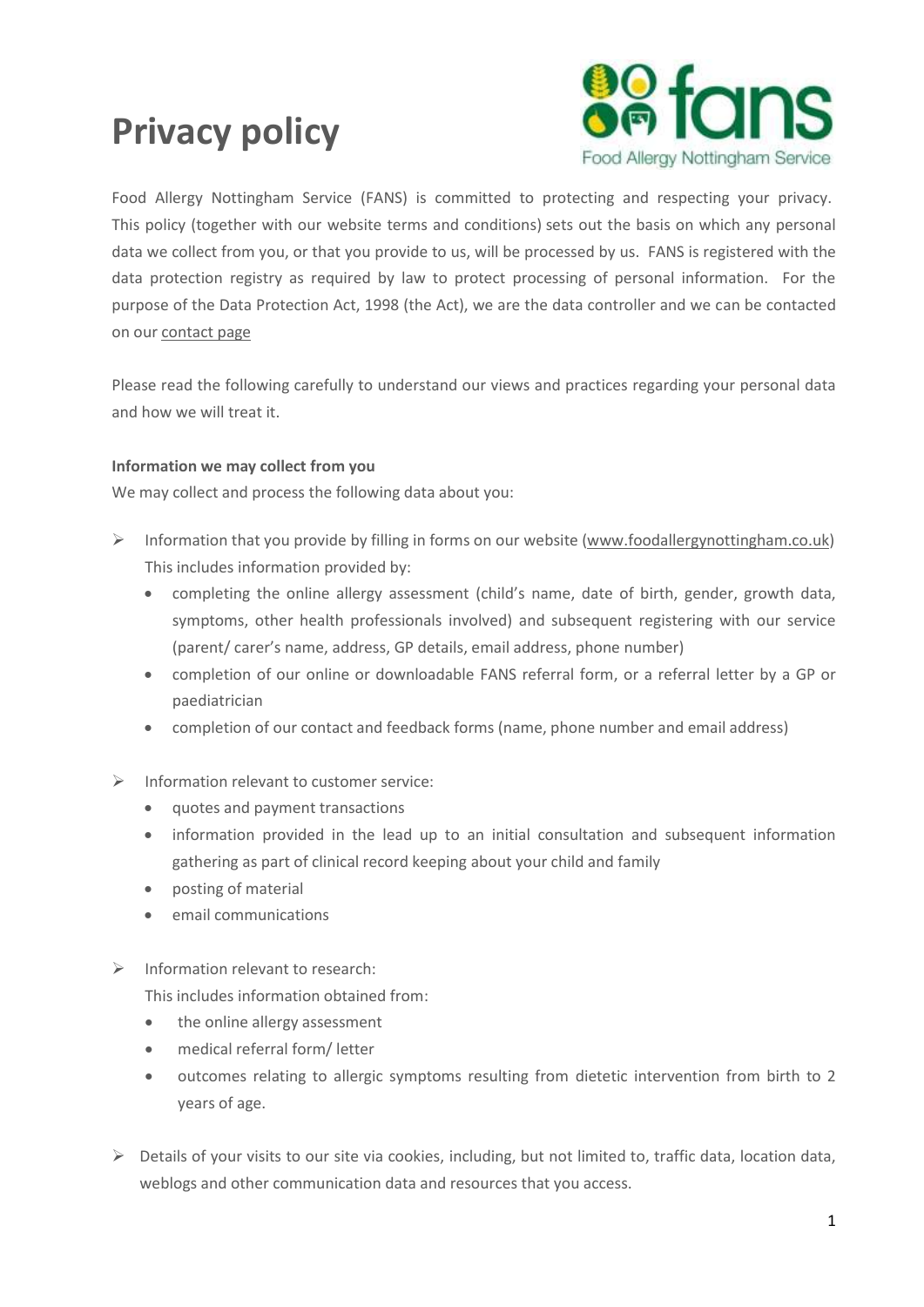#### **Consent**

By completing FANS forms, registering or engaging with the service, we assume that you are consenting to your information being used as outlined in this privacy policy.

Your information will not be included in the research database unless you have formally consented to participate in the research project. You will be provided with information to clarify what this involvement will entail once the research project has commenced.

# **Cookies**

Our site uses cookies. A cookie is a small text file placed on your computer or mobile phone which helps to analyse web traffic or allows web applications to respond to you as an individual. This helps us to provide you with a good experience when you browse our site and also allows us to improve our site.

Our cookies help us:

- Make our website work as you'd expect
- Remember your settings during and between visits
- Improve the speed/security of the site
- Allow you to share pages with social networks like LinkedIn, Twitter and Facebook
- Continuously improve our website for you

A cookie in no way gives us access to your computer or any information about you, other than the data you choose to share with us.

You can choose to accept or decline cookies. Most web browsers automatically accept cookies, but you can usually modify your browser setting to decline cookies if you prefer. This may prevent you from taking full advantage of our website. For further information, visit [www.aboutcookies.org](http://www.aboutcookies.org/) or [www.allaboutcookies.org](http://www.allaboutcookies.org/)

We are not in control of the delivery of cookies from service providers such as Google Analytics and YouTube. Any comments or questions that you may have should be raised with the originator of those cookies.

Your use of this site is taken as consent to the placing of cookies on your system.

# **Where we store your personal data**

Any information submitted to FANS online will be encrypted and stored on a database held on a secure server in the UK, until a member of FANS staff downloads the information in an unencrypted form. Clinical records and downloaded information will be stored electronically on encrypted hardware at source.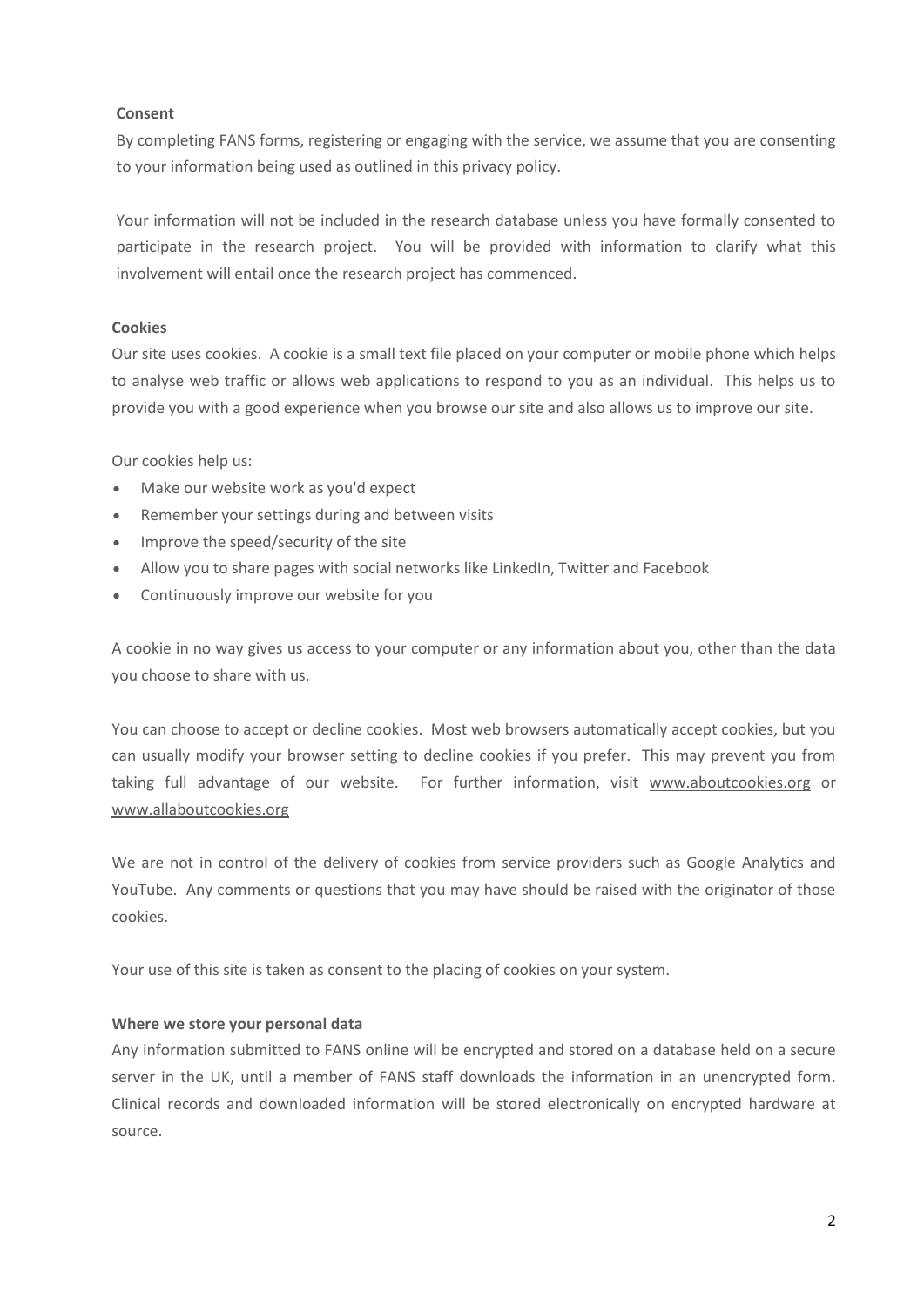The online allergy assessment report which contains the child's name, date of birth and symptoms will be emailed to the parent/ carer in an unencrypted form due to risk of information otherwise being lost. Any other information containing patient data will not be emailed. Clinical data may be posted or faxed to GP's and other health professionals involved in the child's care, to support a seamless service and optimise patient care. Procedures are in place to ensure the correct fax number, and confirm that it has been successfully received.

By submitting your personal data, you agree to this transfer, storing or processing of data. We will take all steps reasonably necessary to ensure that your data is treated securely and in accordance with this privacy policy. Your data will be stored against the registration number that you will receive following completion of the online allergy assessment. Patient identifiable information will be kept separate from the information held on the database.

Where we have given you (or where you have chosen) a password which enables you to access certain parts of our website, you are responsible for keeping this password confidential. We ask you not to share a password with anyone.

Unfortunately, the transmission of information via the internet is not completely secure. When you access our website all data will be encrypted using SSL. We cannot however be held responsible for any interception or breach of data that occurs either via your equipment, through your choice of internet supplier or within any third party between your computer and our server. Although we will do our best to protect your personal data, we cannot guarantee the security of your data transmitted to our website; any transmission is at your own risk. Once we have received your information, we will use strict procedures and security features to try to prevent unauthorised access.

# **Uses made of the information**

We use information held about you in the following ways:

- To carry out our obligations arising from any clinical commitments entered into between you and us
- To form part of the research database, but only if formal consent has been given for the data to be used in this way
- To ensure that content from our website is presented in the most effective manner for you and for your computer
- To provide you with information, products or services that you request from us or which we feel may interest you, where you have consented to be contacted for such purposes.
- To allow you to participate in interactive features of our service, when you choose to do so.
- To notify you about changes to our service.

If you are an existing customer or registered user, we will only contact you by electronic means (e-mail or SMS) with information about goods, services, material and other information similar to those which were the subject of a previous arrangement with you.